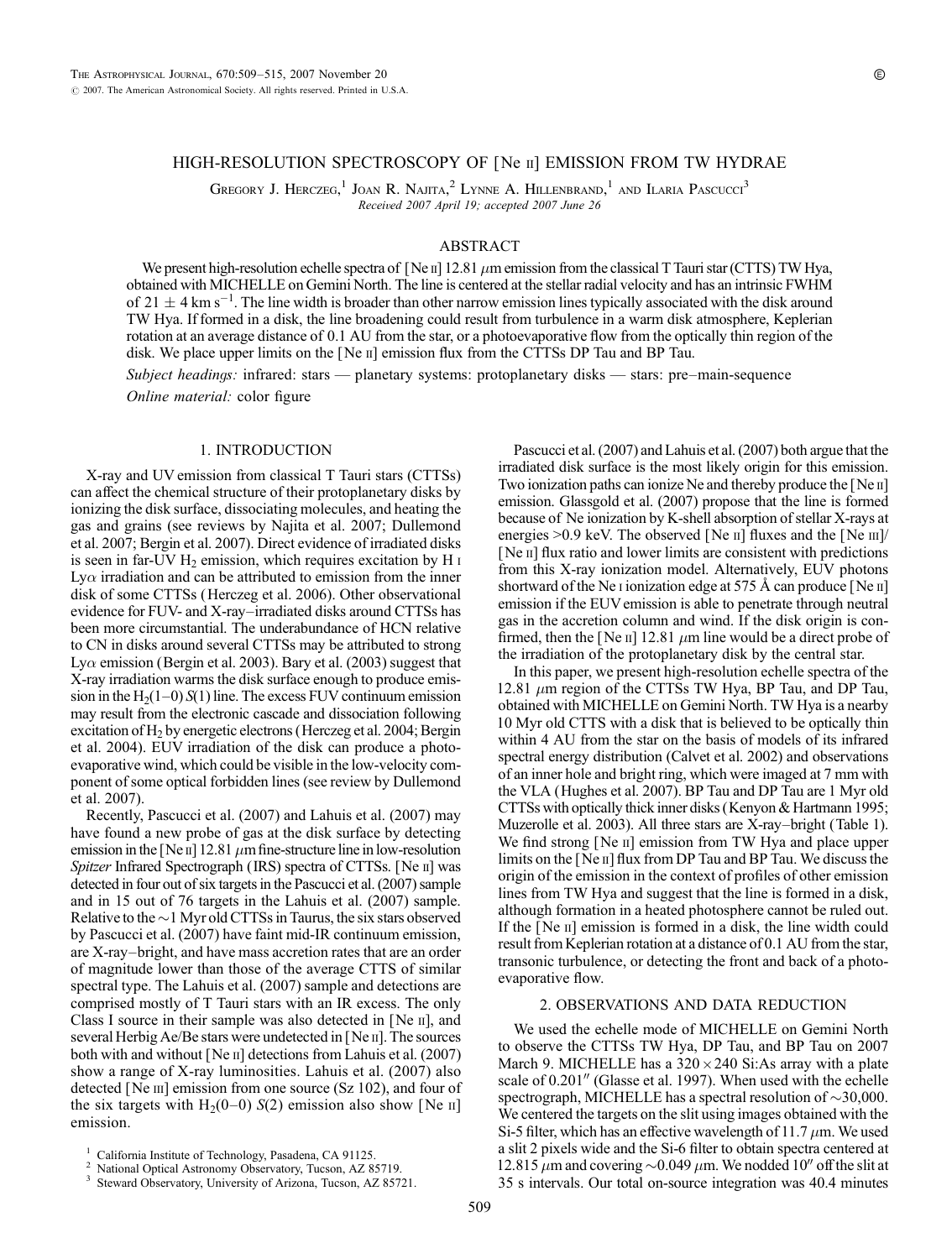| <b>TABLE 1</b>           |  |  |  |  |  |  |  |  |
|--------------------------|--|--|--|--|--|--|--|--|
| <b>SOURCE PROPERTIES</b> |  |  |  |  |  |  |  |  |

| Star          | SpT            | (pc) | $(km s^{-1})$ | $L_{\rm X}$<br>$(10^{-4} L_{\odot})$ | $M_{*}$<br>$(M_{\odot})$ | $R*$<br>$(R_{\odot})$ | M<br>$(10^{-9} M_{\odot} \text{ yr}^{-1})$ | $F_{12.8}^{\text{a}}$ | $S/N^b$ | EW([Ne II])<br>(Å) | $L_{\rm Ne\;II}$<br>$(10^{-6} L_{\odot})$ | Refs.      |
|---------------|----------------|------|---------------|--------------------------------------|--------------------------|-----------------------|--------------------------------------------|-----------------------|---------|--------------------|-------------------------------------------|------------|
| TW Hya        | K7             | 51   | 12.2          | $4.4^\circ$                          | 0.7                      | 1.0                   | 1.8, $0.5^{\circ}$                         | 0.95                  | 1.3     | $62 \pm 11$        | 4.8                                       | 1, 2, 3, 4 |
| <b>BP</b> Tau | K7             | 140  | 15.8          | $1.8^\mathrm{e}$                     | 0.5                      | 2.0                   | 24                                         | 0.7                   | 1.5     | ${<}10$            | $\leq$ 4                                  | 5, 6, 7, 8 |
| DP Tau        | M <sub>0</sub> | 140  | $17^{1}$      | $0.8^{\circ}$                        | 0.5                      | 1.4                   | 9.0                                        | 1.0                   | 1.8     | $<$ 11             | ${<}7$                                    | 5, 6, 7, 8 |

<sup>a</sup> Continuum flux level (10<sup>-15</sup> erg cm<sup>-2</sup> s<sup>-1</sup> Å<sup>-1</sup>) at 12.8  $\mu$ m from *Spitzer* IRS spectra.<br>
<sup>b</sup> S/N per pixel in the continuum in our MICHELLE observations.<br>
<sup>c</sup> Luminosity at 0.45–2.25 eV from high-resolution *X* 

<sup>f</sup> Average radial velocities of GO Tau and V955 Tau from Herbig & Bell (1988).<br>REFERENCES.—(1) Mamajek 2005; (2) Uchida et al. 2004; (3) Weintraub et al. 2000; (4) Webb et al. 1999; (5) Valenti et al. 1993; (6) Herbig & et al. 2007; (8) Hartmann et al. 1998.

for TW Hya, 20 minutes for BP Tau, and 22.5 minutes for DP Tau. These three targets were observed at median air masses of 1.8, 1.3, and 1.9, respectively. Observations of  $\alpha$  CMa and the asteroid Iris were used as telluric standards. The seeing varied from  $0.6$ <sup>"</sup> to  $0.85$ ", as measured in the cross-dispersion spatial profile from our unresolved telluric standards.

In each set of four nod positions, the counts in each column of the off-source images are scaled to and then subtracted from the counts in the same column of the on-source sky background. This scaling is necessary because the second derivative of the sky brightness versus time was nonzero. We correct for fringing in the crossdispersion direction by fitting a high-order polynomial to the residual background in each column.We extract the spectrum from a window of 7 pixels centered on the source and then subtract background sky spectra obtained from windows of 20 pixels on both sides of the source. Fringing in the spectral direction is not detected or corrected for because of the low signal-to-noise ratio  $(S/N)$  in the continuum (Table 1).

We estimate the telluric correction for each observation by interpolating the standard spectra of Iris and  $\alpha$  CMa at intermediate air masses. The atmospheric correction is applied to each nod prior to combining the images. Several  $O_3$ ,  $CO_2$ , and  $H_2O$  lines are present in the wavelength range of our spectra. We calibrate wavelengths to an accuracy of  $\sim$ 2 km s<sup>-1</sup> pixel<sup>-1</sup> using a second-order fit to sky emission lines identified with ATRAN (Lord 1992). Each pixel covers  $\sim$  3.6 km s<sup>-1</sup>. We estimate a resolution of 3.2  $\pm$ 0.5 pixels (11.5  $\pm$  1.8 km s<sup>-1</sup>) from the FWHM of four weak, narrow sky emission lines.

TW Hya was also observed on 2006 April 12 during recommissioning of the East Arm Echelle Spectrograph (Libbrecht & Peri 1995) on the 5 m Hale Telescope at Palomar. The instrument is fed by a bundle of fibers that together subtend  $1.5<sup>′</sup>$  and illuminate a  $2048 \times 2048$  pixel CCD. The spectrum covers most of the 4000–9000 Å range at a resolution of  $15,000-45,000$ , depending on the location on the chip. The relative wavelength solution in each order was obtained using a ThAr lamp. The absolute wavelength solution is determined separately for each echelle order by matching photospheric lines to the radial velocity of TW Hya and is accurate to  $\sim$ 3 km s<sup>-1</sup>.

No sufficient flat field was obtained during the commissioning. However, observations of the white dwarf Feige 34 and the A0 star HD 74198 obtained in the same night yield spectra with a count rate that peaks near the center of each order and falls off smoothly to the edge of the detector. The absence of flat-fielding has a negligible effect on the line profile shapes and equivalent width measurements because they are extracted from narrow spectral regions. We use observations of several other stars to identify

the approximate flux in telluric emission lines, which are located at  $-20$  km s<sup>-1</sup> relative to the photospheric velocity of TW Hya. The telluric and stellar components of the [O  $I$ ] lines at 5577, 6300, and  $6363$  Å can therefore be separated. The Na  $I$  D emission lines are undetected, with a sensitivity limited by strong telluric emission. We calculate line fluxes from equivalent widths by estimating the continuum flux level from nonsimultaneous archival Hubble Space Telescope (HST ) Space Telescope Imaging Spectrograph (STIS) optical spectra (Herczeg et al. 2004; Roberge et al. 2005).

The heliocentric radial velocity of TW Hya is  $12.2 \pm 0.5$  km s<sup>-</sup> 1 (Weintraub et al. 2000; see also Kastner et al. 1997; de la Reza et al. 1989), and that of BP Tau is 15.8 km s<sup>-1</sup> (Herbig & Bell 1988).<sup>4</sup> The heliocentric radial velocity of DP Tau has not been measured. We estimate a radial velocity of  $17 \pm 5$  km s<sup>-1</sup> by averaging the radial velocities of the T Tauri stars GO Tau and V955 Tau (Herbig & Bell 1988), which are both about  $10<sup>7</sup>$  from DP Tau.

## 3. CHARACTERIZING THE [Ne ii] EMISSION

Figure 1 shows our MICHELLE spectra of TW Hya, BP Tau, and DP Tau. The continuum is detected from each target. We measure equivalent widths for the [Ne ii] fine-structure line  $(^{2}P_{3/2} - ^{2}P_{1/2})$  at 12.81355  $\pm$  0.00002  $\mu$ m (Yamada et al. 1985) of 62  $\pm$  11 Å for TW Hya and 2  $\sigma$  upper limits of <10 and <11 Å for nondetections from BP Tau and DP Tau, respectively. The upper limits are calculated by assuming the same line profile as that of TW Hya, and they would be larger if the hypothetical lines from these objects were broader. We convert equivalent widths to (5.9  $\pm$  $1.1$ ) ×  $10^{-14}$ , <0.7 × 10<sup>-14</sup>, and <1.1 ×  $10^{-14}$  erg cm<sup>-2</sup> s<sup>-1</sup> using 12.8  $\mu$ m continuum flux measurements from Spitzer IRS spectra (Uchida et al. 2004; Furlan et al. 2006). These fluxes assume that the mid-IR continuum and the [Ne ii] emission are not spatially extended beyond the seeing.

The [Ne II] line profile from TW Hya is consistent with a single Gaussian profile centered at  $-2 \pm 3$  km s<sup>-1</sup> in the stellocentric frame with a FWHM of 6.7  $\pm$  0.8 pixels (24  $\pm$  3 km s<sup>-1</sup>). Deconvolving the line width from the instrumental resolution yields an intrinsic line FWHM of  $21 \pm 4$  km s<sup>-1</sup>. Two components (a broad component at the stellocentric velocity with a flux enhancement on the blue side of the line) are visually apparent in the line profile. However, on the basis of the S/N detected in the continuum (Table 1), the profile shape is not a significant deviation from a single Gaussian profile. The telluric  $CO<sub>2</sub>$  line did not divide out sufficiently for some of the TW Hya observations, which results in increased uncertainty on the blue side of the line profile.

<sup>4</sup> Vizier Online Data Catalog, 5073 (G. H. Herbig & K. R. Bell, 1995).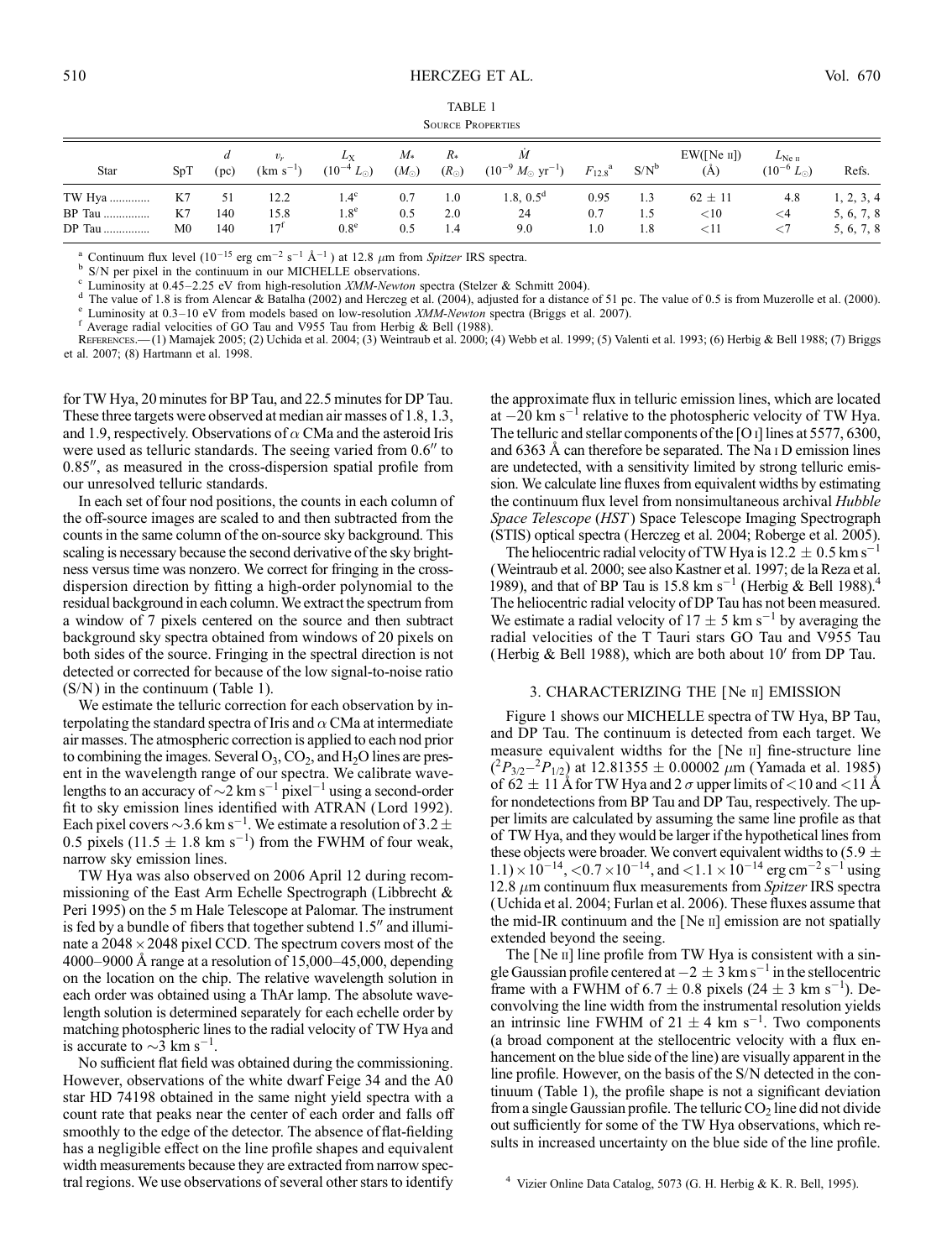

FIG. 1.—MICHELLE spectra of TW Hya, BP Tau, and DP Tau, shifted to the appropriate stellar velocity. The [Ne II] line is strong from TW Hya but is not detected from BP Tau or DP Tau. The mid-IR continuum is detected from all three sources. The bottom panel shows the spectrum of the telluric standard  $\alpha$  CMa shifted to the observed velocity of TW Hya.

The [Ne  $\pi$ ] emission is more compact than the 0.75 $\%$  angular resolution (40 AU at the distance of TW Hya), which was estimated from both the mid-IR continuum of TW Hya and the telluric standard  $\alpha$  CMa, which was observed shortly before TW Hya.

Table 2 and Figure 2 compare the [Ne ii] emission to a sample of other emission lines from TW Hya, excluding those significantly affected by wind absorption (e.g., H  $\overline{1}$   $\lambda$ 6563, O  $\overline{1}$   $\lambda$ 1302, C  $\overline{1}$   $\lambda$ 1335, He  $\iota$   $\lambda$ 10830; see Herczeg et al. 2002; Edwards et al. 2006). These lines show a range of emission profile shapes and were observed at resolutions similar to that of our MICHELLE spectra. The velocity and FWHM listed in Table 2 are measured from Gaussian fits to the emission lines. The energies of the upper level  $(E')$  for these transitions (0.60–23.1 eV ) are all substantially larger than that of the fine-structure [Ne  $\text{II}$ ] line (0.10 eV). Most lines, including the Ca II IR triplet and the [O I]  $\lambda\lambda$ 6300, 6363 lines, show narrow emission centered at the stellocentric velocity. No high-velocity  $(>100 \mathrm{~km~s}^{-1})$  or low-velocity ( $<$  20 km s<sup>-1</sup>) components of other optical forbidden lines are detected (Hamann 1994; Hartigan et al. 1995). Several lines show broad redshifted emission profiles, presumably produced by the accretion flow. Many of the near-UV Fe ii lines have both narrow and broad components centered at the stellocentric velocity.

## 4. DISCUSSION

### 4.1. Comparison to Other Emission Lines from TW Hya

Emission lines from CTTSs may be formed at or near the disk surface, in the accretion funnel flow and shock, in outflows, in the stellar chromosphere, or in the accretion-heated part of the stellar photosphere. We first rule out formation of the [Ne <sup>II]</sup> emission in the accretion flow and shock. Lines commonly attributed to accretion, including He I  $\lambda$ 5876 and the C IV  $\lambda$ 1549, N v  $\lambda$ 1240, and O vi  $\lambda$ 1035 doublets (Alencar & Batalha 2002; Herczeg et al. 2002; Lamzin et al. 2004; Johns-Krull & Herczeg 2007; Yang et al. 2007), have much broader line widths than the  $[Ne \text{ } u]$  emission from TW Hya and are redshifted from the stellocentric velocity. Second, we rule out fast outflows because the [Ne  $\pi$ ] line is centered at or near the stellocentric velocity and is limited to low velocities. Formation in a very slow outflow may be possible if both the front and back sides of the flow are visible. Third, we rule out a chromospheric origin. Some lines listed in Table 2 are attributed to chromospheric emission and seen from weak-line T Tauri stars (WTTSs) and main-sequence dwarfs (Ayres 2005), but these lines are narrower than the [Ne ii] line. Several other emission lines, including the C i  $\lambda$ 1656 multiplet and C ii]  $\lambda$ 2326 multiplets, Cl i  $\lambda$ 1351.7, and some NUV Fe  $\mu$  lines, have slightly larger widths than the [Ne II] emission and may form in a heated stellar photosphere. However, these lines have larger energy upper levels than the fine-structure [Ne ii] line and are unlikely to trace the same gas. More likely is the possibility that the  $[Ne \nI]$  line forms either in the inner disk or in a photoevaporative flow from the optically thin region of the disk, as suggested by the excitation energy (0.10 eV), the width (21 km s<sup>-1</sup>), and the velocity centroid  $(-2 \pm 3 \text{ km s}^{-1})$  of the line.

Collisional ionization equilibrium would require temperatures of  $>$ 30,000 K in order to produce [Ne  $\text{II}$ ] emission. All identified lines from TW Hya that probe >20,000 K have a larger width  $($ >40 km s<sup>-1</sup>) than the [Ne ii] line. We therefore infer that the [Ne ii] emission is not likely to be collisionally ionized. Instead, the emission is likely ionized by X-ray or EUV irradiation of gas at or near the disk surface. Indeed, Glassgold et al. (2007) speculated that X-ray–irradiated disks would produce strong [Ne ii] emission. The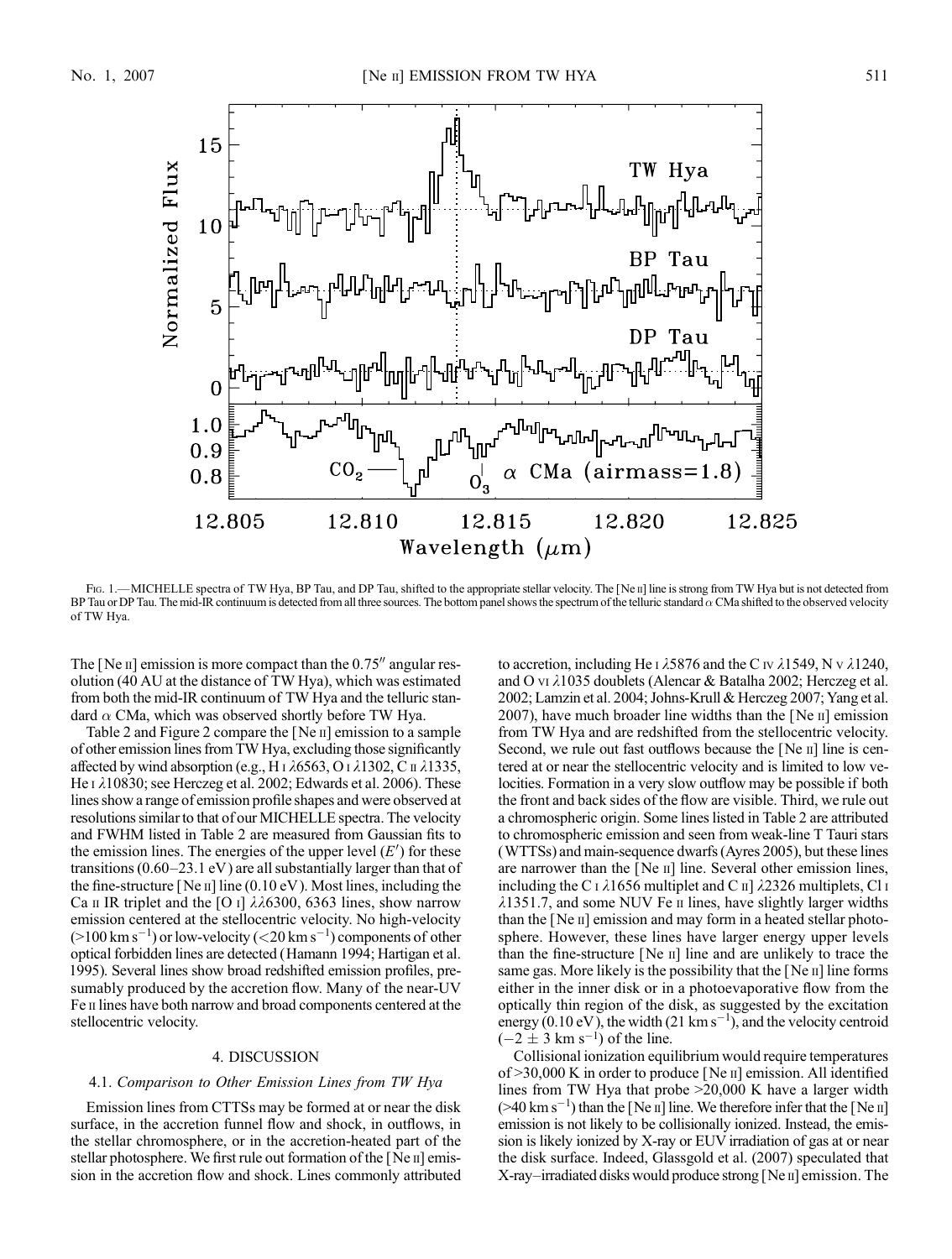| TABLE 2 |  |  |  |  |  |                                                                |  |  |  |  |  |  |
|---------|--|--|--|--|--|----------------------------------------------------------------|--|--|--|--|--|--|
|         |  |  |  |  |  | SELECTED EMISSION LINES FROM TW HYDRAE. IN ORDER OF THEIR FWHM |  |  |  |  |  |  |

|                               | $\lambda_{\rm obs}$ | E'        | Resolution                | $\boldsymbol{v}$ | FWHM <sup>a</sup> | EW        |          |                        |
|-------------------------------|---------------------|-----------|---------------------------|------------------|-------------------|-----------|----------|------------------------|
| Line ID                       | $(\AA)$             | (eV)      | $(\lambda/\Delta\lambda)$ | $(km s^{-1})$    | $(km s^{-1})$     | $(\AA)$   | $Flux^b$ | Formation <sup>c</sup> |
|                               | 21218               | 0.60      | 49,000                    | $\mathbf{0}$     | <6                | 0.02      | 1        | D                      |
| $CO$ (fundamental) $\text{°}$ | $\ldots$            | $\cdots$  | 24,000                    | $\mathbf{0}$     | 8.3               | $\cdots$  | $\cdots$ | D                      |
|                               | 2882.551            | 5.1       | 30,000                    | 1                | 11                | 0.14      | 0.96     | P                      |
|                               | (5577.571)          | 2.0       | 36,000                    | (0)              | (12)              | (0.11)    | ${<}1.4$ | .                      |
|                               | 6300.549            | 2.0       | 34,000                    | $-1$             | 12                | 0.67      | 8.7      | D?                     |
|                               | 6364.050            | 2.0       | 26,000                    | $\mathbf{0}$     | 13                | 0.23      | 3.5      | D?                     |
|                               | (6730.81)           | 1.8       | 20,500                    | (0)              | (12)              | ${<}0.06$ | ${<}0.9$ | $\cdots$               |
|                               | (6583.46)           | 1.9       | 21,000                    | (0)              | (12)              | < 0.07    | ${<}1.0$ | $\cdots$               |
|                               | (8616.952)          | 1.7       | 27,500                    | (0)              | (12)              | ${<}0.07$ | < 1.2    | .                      |
|                               | (5889.951)          | 2.1       | 22,000                    | (0)              | (12)              | < 0.45    | $<$ 4.5  | .                      |
|                               | (5895.924)          | 2.1       | 22,000                    | (0)              | (12)              | < 0.45    | $<$ 4.5  | .                      |
|                               | FUV <sup>h</sup>    | $1 - 2^1$ | 25,000                    | $\mathbf{0}$     | 14                | .         | $\cdots$ | D                      |
|                               | 2371.319            | 5.6       | 30,000                    | -1               | 15                | 0.17      | 0.76     | $\gamma$               |
|                               | 2665.569            | 8.0       | 30,000                    | $\mathbf{0}$     | 15                | 0.09      | 0.55     | $\gamma$               |
|                               | 8542.362            | 3.2       | 16,000                    | $-2$             | 15                | 1.2       | 21       | $P+A?$                 |
|                               | 8662.464            | 3.1       | 43,000                    | $-1$             | 16                | 0.84      | 17       | $P+A?$                 |
|                               | 2791.722            | 8.9       | 30,000                    | $\mathbf{1}$     | 16                | 0.27      | 0.19     | P?                     |
|                               | 128140              | 0.10      | 31,000                    | $-2$             | 22.5              | 62        | 5.9      | D                      |
|                               | 2626.565            | 4.8       | 30,000                    | $\mathbf{1}$     | 25                | 1.3       | 6.3      | P/H?                   |
|                               | 2626.557            | 4.8       | 30,000                    | $\theta$         | 130               | 2.1       | 10.3     | H?                     |
|                               | 1351.715            | 9.3       | 30,000                    | $\theta$         | 41                | 0.18      | 0.27     | H?                     |
|                               | 1656.346            | 7.5       | 30,000                    | 1                | 41                | 1.5       | 4.6      | H?                     |
|                               | 2326.231            | 5.3       | 30,000                    | 1                | 42                | 3.8       | 19       | H?                     |
|                               | 5876.060            | 23.1      | 19,000                    | 10               | 50                | 0.81      | 12       | A                      |
|                               | 1296.231            | 9.6       | 30,000                    | $\Omega$         | 52                | 0.95      | 1.3      | $A$ ?                  |
|                               | 1411.966            | 12.4      | 30,000                    | $-7$             | 83                | 1.9       | 2.8      | A?                     |
|                               | 1640.601            | 48        | 30,000                    | 20               | 88                | 310       | 94       | A                      |
|                               | 1666.093            | 7.5       | 30,000                    | $-23$            | 113               | 0.8       | 1.6      | W?                     |
|                               | 2297.842            | 18.1      | 30,000                    | 22               | 127               | 0.8       | 3.2      | A                      |
|                               | 4341.214            | 13.1      | 32,000                    | 39               | 195               | 8.1       | 81       | A                      |
|                               | 4861.713            | 12.8      | 32,000                    | 11               | 199               | 34        | 44       | A                      |
|                               | 4102.464            | 13.2      | 32,000                    | 41               | 201               | 2.9       | 23       | A                      |
|                               | 1548.757            | 8.0       | 30,000                    | 110              | 300               | 93        | 186      | А                      |
| N v <sup>1</sup>              | 1239.068            | 10.0      | 30,000                    | 60               | 340               | 15        | 30       | A                      |

 $14 \text{ erg cm}^{-2} \text{ s}^{-1}$ 

<sup>a</sup> Intrinsic FWHM after deconvolution from the instrumental resolution.<br><sup>b</sup> In units of 10<sup>-14</sup> erg cm<sup>-2</sup> s<sup>-1</sup>.<br><sup>c</sup> W = wind, P = photosphere, H = heated photosphere, A = accretion funnel, and D = disk.

<sup>d</sup> From Weintraub et al. (2000).<br>
<sup>e</sup> Averaged CO FWHM from Salyk et al. (2007).<br>
<sup>f</sup> Assumed properties for undetected lines are shown in parentheses.<br>
<sup>g</sup> Not detected here. Alencar & Batalha (2002) found narrow Na i D

<sup>1</sup> NUV Fe II lines from TW Hya have narrow and broad components.<br>
<sup>k</sup> Properties are for bright, narrower component. Excess weak redshifted emission is also present.<br>
<sup>1</sup> Line center and width are calculated from a Gauss

<sup>m</sup> Corrected for optically thin wind absorption.

observed width of the  $[Ne \nvert]$  line is larger than that shown by Glassgold et al. (2007; see their Fig. 5). However, Glassgold et al. (2007) considered only the emission that would arise from a nonturbulent X-ray–irradiated disk that extends beyond 1 AU.

Irradiated disks are believed to produce the molecular line emission detected from TW Hya in the FUV  $H_2$ , near-IR  $H_2$ , and fundamental CO transitions (Weintraub et al. 2000; Herczeg et al. 2002; Rettig et al. 2004; Salyk et al. 2007; Najita et al. 2007). The emission arises from warm (500–3000 K) gas, and the FUV  $H_2$ lines in particular require irradiation by strong FUV emission from the central star. The line widths are  $>16$ , 8, and 14 km s<sup>-1</sup> narrower for the  $H_2(1-0)$  S(1), FUV  $H_2$ , and fundamental CO lines, respectively, than the [Ne ii] line. The narrow width of the  $H<sub>2</sub>(1-0) S(1)$  line suggests formation at large radii.

Interestingly, the widths of the fundamental CO, FUV  $H<sub>2</sub>$ , and [Ne II] lines increase with their approximate formation temperatures of  $\sim$ 500–1500 K (Salyk et al. 2007; Najita et al. 2003),  $\sim$ 2500 K (as observed for TW Hya; Herczeg et al. 2004), and 4000–10,000 K (based on theoretical modeling; Glassgold et al. 2007; Hollenbach et al. 2000), respectively. This trend might indicate a common origin for the lines in a disk with an outwardly decreasing temperature gradient (e.g., Carr et al. 2004). If the [Ne ii] line width results from Keplerian disk rotation, then the emission arises at an average distance of  $\sim 0.1$  AU of the star, assuming a  $7^\circ \pm 1^\circ$  inclination of the disk around TW Hya (Qi et al. 2004). The trend might also indicate a common origin for the lines in a turbulent disk atmosphere with a vertically increasing temperature gradient; i.e., increasing (transonic) turbulent broadening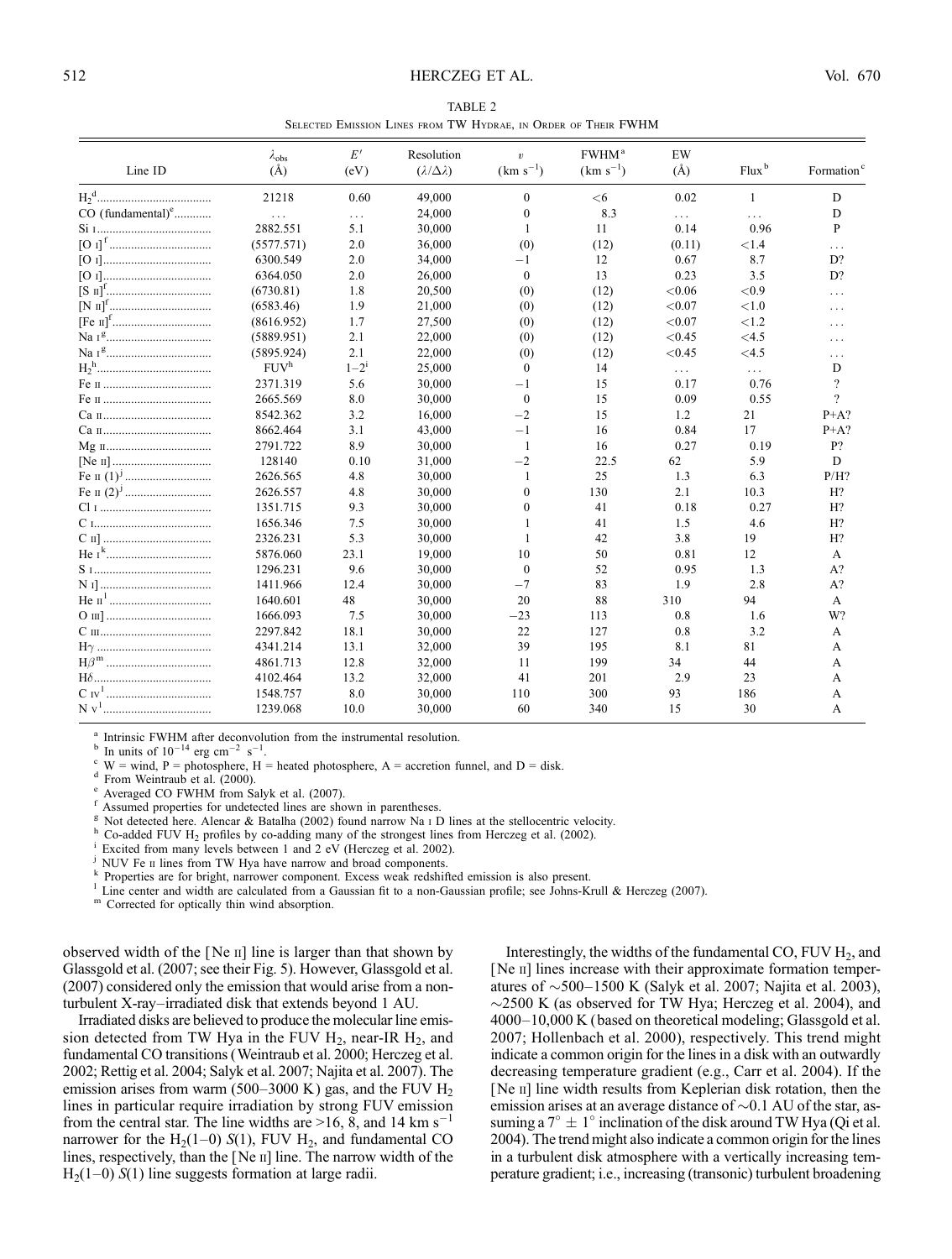

FIG. 2.—Comparison of the [Ne II] line profile with many optical and UV lines from TW Hya. The [Ne  $\scriptstyle\rm II$ ] line is much narrower than the lines associated with the accretion funnel (including the He  $\scriptstyle\rm I$   $\lambda$ 5876 line shown here), but it is broader than the lines formed in the disk ( $H_2$  and possibly [O i] emission shown here) and in the photosphere (Si i emission shown here). Telluric [O i] emission is identified by the Earth symbol. [See the electronic edition of the Journal for a color version of this figure.]

higher in the disk atmosphere. For example, the line width of the [Ne ii] emission could be explained entirely by turbulent broadening in 10,000 K gas. With a combination of Keplerian rotation and turbulence, the line could form at disk radii larger than  $\sim$ 0.1 AU and in gas cooler than 10,000 K. Alternatively, the width of the [Ne II] line could also be explained if the emission arises from a photoevaporative flow from the optically thin region of the disk (at  $\langle 4 \text{ AU} \rangle$ ). We explore these possibilities using simple scaling arguments to point out the challenges associated with these interpretations.

### 4.2. X-Ray Excitation of the Inner Disk

The [Ne II] flux is converted to a mass from the Einstein A-value of  $8.59 \times 10^{-3} \text{ s}^{-1}$  (Kramida & Nave 2006), a solar Ne/H abundance ratio of  $8.9 \times 10^{-5}$  (Anders & Grevesse 1989), a Ne ionization fraction of  $\zeta$ , and an average atomic mass per atom of 1.4. In LTE the fraction of Ne  $\pi$  in the <sup>2</sup> $P_{3/2}$  level is 0.14 and 0.28 at 1000 and 5000 K, respectively, if the electron density is larger than the critical density,  $10^5$  cm<sup>-3</sup>, as assumed here. If the line is optically thin and not attenuated by dust within the disk, then the gas mass is  $(0.5-1.5) \times 10^{-9} \zeta^{-1} M_{\odot}$ , where this range includes uncertainties in the line flux and the population of the upper level. If we assume that the [Ne ii] emission arises in the annulus of an empty cylinder with a height H, radius R, and width  $dR < R$ , then the total hydrogen column density of the layer measured parallel to the disk is  $N(H) \sim 1.5 \times 10^{22} (0.2 \text{ AU}/R) (0.2 \text{ AU}/H) \zeta^{-1} \text{ cm}^{-2}$ .

Either the disk atmosphere or the photoevaporative flow scenario requires that the ionizing photons penetrate through the emission region, which constrains the neutral hydrogen column density, N(H i), as measured radially from the central star. On the basis of the *Chandra* X-ray spectrum of TW Hya (Kastner et al. 2002), 23% of photons with energies >0.9 keV penetrate to depths of  $N(H_1) = 10^{22}$  cm<sup>-2</sup>, but only the hardest 3% of those photons can penetrate to  $N(H I) = 10^{23}$  cm<sup>-2</sup>. However, almost all EUV photons longward of 100 and 500 Å are attenuated for  $N(H I)$  $10^{20}$  and  $10^{18}$  cm<sup>-2</sup>, respectively.

If we set  $R \lesssim 0.2$  AU, then  $N(H) \sim 10^{22} \zeta^{-1}$  cm<sup>-2</sup>. Even if the ionization fraction is high,  $N(H I)$  will be large enough to require the ionization of Ne by X-rays and a disk height comparable to the disk radius. Such a geometrically thick disk may also be required to explain the strength of the  $H<sub>2</sub>$  fluorescence in FUV spectra of TW Hya (Herczeg et al. 2004). The scale height of gas in hydrostatic equilibrium at  $R = 0.2$  AU from TW Hya can be estimated as  $0.04(T/10^4 \text{ K})^{-0.5}$  AU. Eisner et al. (2006) calculated that the dust temperature is  $\sim$ 1100 K at the inner dust truncation radius ( $\sim$ 0.06 AU). However, since only a small amount of micronsized dust is present within the 4 AU dust-clearing radius (Calvet et al. 2002), the gas temperature at these radii may be significantly hotter than the dust temperature. Models of optically thick disks with viscosity parameter  $\alpha = 0.01$  suggest a gas surface density of 25–90  $\rm g$  cm<sup>-2</sup> at 0.1 AU from TW Hya (D'Alessio et al. 1998). The mass of the [Ne ii]–emitting region would be about  $(0.1/\zeta)\%$  of the total disk mass within 0.2 AU of the star. The [Ne II] emission in this scenario traces a thin surface layer of the disk higher than one scale height above the disk midplane. This interpretation of [Ne ii] emission is challenging if  $\zeta$  < 0.1 because the larger total mass traced by the [Ne II] emission would require an even larger geometrical disk height.

This situation can be ameliorated if turbulent broadening contributes to or dominates the  $[Ne \; n]$  line width. If the disk atmosphere is turbulent and the turbulent velocity is close to the sound speed, then the FWHM of a line would be  $\sim$  21 km s<sup>-1</sup> at 10,000 K, consistent with the observed line width. At this temperature the [Ne II] emission could arise from a wide range of radii, perhaps extending out to 10–20 AU. Glassgold et al. (2007) suggest that at 1–10 AU, the gas within  $N(H) = 10^{20}$  cm<sup>-2</sup> of the disk surface will be heated to 4000 K. At this temperature the average radii for formation of [Ne II] emission would be  $\sim$  0.5 AU from the star.

Approximately transonic turbulence in disk atmospheres is inferred from the intrinsic line broadening of CO overtone emission from accretion disks (Carr et al. 2004; Najita et al. 1996). The dissipation of turbulence in disk atmospheres could also produce the extra heating that is needed to explain the strength of CO fundamental emission from T Tauri disks (Glassgold et al. 2004). While these observations refer to emission from cool, molecular disk gas that is located deeper in the disk atmosphere, similar transonic turbulence may characterize warmer, atomic gas higher up in the disk atmosphere where the [Ne ii] emission may arise. Indeed, simulations of weakly magnetized disks find that MHD turbulence generates a warm  $(\sim10,000 \text{ K})$  disk corona with a transonic velocity dispersion above several disk scale heights (Miller & Stone 2000).

## 4.3. Photoevaporation of an EUV-irradiated Disk Surface

On the other hand, in the disk dissipation models of Alexander et al. (2006a, 2006b), EUV irradiation of the disk produces a 10,000 K flow with a velocity of  $\sim$  10 km s<sup>-1</sup> from the disk surface, near the gravitational radius  $r_g$  (see also D. Hollenbach & U. Gorti 2008, in preparation). Analytical formulations for  $r<sub>q</sub>$ that assume an adiabatic gas (Liffman 2003) suggest that  $r_a \approx$  $1.4(M_*/M_{\odot})$ (10<sup>4</sup> K/T) AU  $\approx$  1 AU for a CTTS with the mass of TW Hya. In the photoevaporation simulations by Font et al. (2004),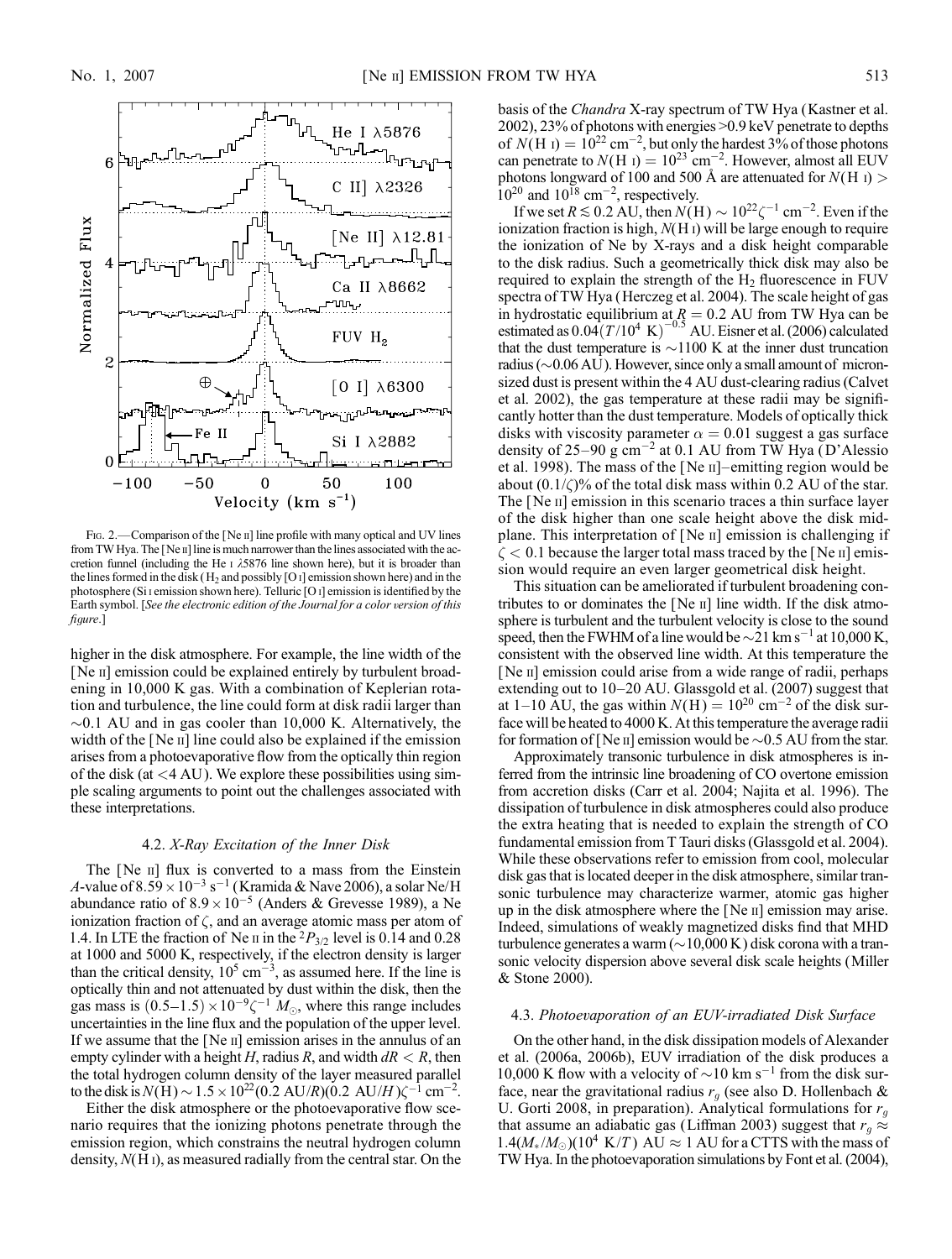most of the mass loss occurs inside  $\sim$  6 AU for a source like TW Hya. While these expectations are for a radially continuous gas disk, Calvet et al. (2002) find that at 10  $\mu$ m the disk is optically thin within 4 AU of TW Hya. Any additional frontal illumination of the inner edge of the optically thick disk at 4 AU by FUV and X-ray photons may provide an additional heating source that could help puff up the disk or help launch the photoevaporative flow. If the [Ne ii] emission is formed in a photoevaporative flow within 4 AU of the star, the apparent line broadening could result from detecting [Ne ii] emission from both the front and back sides of the disk. The profile could be slightly blueshifted if some [Ne ii] emission occurs in a photoevaporative flow beyond the dust-clearing radius, where emission on the back side of the disk would not be detectable. Alexander et al. (2006a) predict that the photoevaporative flow will have velocities  $>10$  km s<sup>-1</sup> at distances greater than 4 AU from the star, implying the possibility of a stronger blueshifted asymmetry than is observed.

If we assume that the photoevaporative flow is produced at  $R \sim 4$  AU, then the height of the flow (including both the front and back sides of the disk) is  $H = (1.5 \times 10^{20} \text{ cm}^{-2})/[\zeta N(\text{H})]$  AU. If  $\zeta = 1$  and  $N(H) \sim 10^{19}$  cm<sup>-2</sup>, then  $H = 15$  AU. The velocity of a photoevaporative flow is expected to be  $v \sim 10$  km s<sup>-1</sup> at 4 AU above the disk (Alexander et al. 2006a). The crossing time for the evaporating gas across the emission region on either side of the disk  $(H/2)$  is then 3.5 yr. The estimated mass-loss rate is  $M_{\text{Ne }\mu}/3.5 \text{ yr} \sim 3 \times 10^{-10} f M_{\odot} \text{ yr}^{-1}$ , where f is the fraction of [Ne II] emission that arises in the photoevaporative flow.

Such a low-velocity ( $\sim$  10 km s<sup>-1</sup>) photoevaporative flow would be distinct from the observed high-velocity  $(-50 \text{ to } -200 \text{ km s}^{-1})$ wind that dominates blueshifted absorption profiles of atomic and singly ionized lines from TW Hya (Edwards et al. 2006; Johns-Krull & Herczeg 2007). The estimated photoevaporation mass-loss rate of about one-fifth the stellar mass accretion rate is similar to the  $\sim$ 3  $\times$  10<sup>-10</sup>  $M_{\odot}$  yr<sup>-1</sup> estimate for a radially continuous disk that is irradiated with an EUV photon flux of  $\sim$ 10<sup>41</sup> photons s<sup>-1</sup> (Hollenbach et al. 1994). Several parameters in this simple scaling argument, including  $f$ , are uncertain and together could suppress our estimate for the mass-loss rate. This scenario constrains the values of  $N(H)$  in the photoevaporative flow to a narrow range. A smaller value of  $N(H)$  would increase the volume and decrease the value of  $n_e$  below the critical density by increasing the value of  $H$ , where any flow is likely less collimated. A larger value of  $N(H)$  would decrease the height and crossing time, thereby increasing the estimate of the mass-loss rate.

The photoevaporation scenario is contingent upon some EUV emission reaching the disk surface. The photon flux at  $\langle 912 \text{ Å}$ from TW Hya of  $\sim 10^{41} - 10^{42}$  photons s<sup>-1</sup> is dominated by line emission (Alexander et al. 2005). Since both the  $\sim 10^5$  K FUV lines and the  $10^6$  K X-ray lines are attributed to the accretion flow (Johns-Krull & Herczeg 2007; Kastner et al. 2002), this estimated EUVemission likely applies to emission produced near the accretion shock. Whether this EUV emission reaches the disk depends on a small neutral hydrogen column density. A smaller amount of EUVemission is expected to be produced by the transition region in magnetic structures and may reach the disk, depending on the geometry of the accretion flow. On the basis of an analysis of FUV H2 emission, Herczeg et al. (2004) suggested that an absorbing column of  $N(H I) \sim 5 \times 10^{18}$  cm<sup>-2</sup>, perhaps in a stellar outflow, is present between the H I Ly $\alpha$  emission from TW Hya and the warm H<sub>2</sub> in the disk. If  $N(H) \le 2 \times 10^{18}$  cm<sup>-2</sup> between the EUV and [Ne  $\scriptstyle\rm II$ ] emission regions, then 5%–15% of the EUV

photons could reach the disk and lead to some photoevaporation. A larger intervening value of  $N(H)$  would prevent EUV photoevaporation.

## 4.4. Conclusions

Our lower luminosity limits for [Ne ii] emission from BP Tau and DP Tau are comparable to the line luminosity from TW Hya, despite having mass accretion rates an order of magnitude larger than that onto TW Hya. [Ne ii] is detected from several CTTSs with low mass accretion rates, both here and in Pascucci et al. (2007). Of the few stars in the Lahuis et al. (2007) sample with measured mass accretion rates, [Ne ii] emission is detected from several weak accretors but not from several strong accretors. If weak accretors do show stronger [Ne II] emission than strong accretors, this effect may be explained because the intervening  $N(H I)$  in the accretion flow and wind should scale with the mass accretion and mass-loss rates. However, a similar effect may be seen for X-ray irradiation models if older CTTSs are more X-ray– luminous than younger CTTSs.

The [O i] emission from TW Hya may be produced by recombination subsequent to photoionization. The [O i] lines are centered at the stellocentric velocity, do not correlate with optical veiling (Alencar & Batalha 2002), and are not seen from WTTSs. [O i] emission is thought to arise from the disk surface of some Herbig Ae/Be stars (Böhm & Catala 1994; Acke et al. 2005). [O I] emission produced subsequent to OH dissociation by FUV emission from the central star will be undetectable from disks around CTTSs (Störzer & Hollenbach 2000). However, models of EUVor X-ray–irradiated disks may explain some [O i] emission in the low-velocity components of CTTSs (Font et al. 2004). That the [O  $\iota$ ] lines are narrower than the [Ne  $\iota$ ] line suggests that if the [O i] emission is produced in a disk, it traces less turbulent gas or gas at a larger disk radius than the [Ne ii] emission.

High-resolution spectroscopy of [Ne II] emission from TW Hya suggests formation in a disk irradiated by X-ray or EUV photons, although formation in a heated photosphere cannot be ruled out. The origin of the line broadening and the ionization path can be identified by high-resolution spectra of additional sources. If the line broadening is dominated by Keplerian rotation, the [Ne II] line will appear much broader from stars with disks viewed at higher inclinations. If the line broadening is dominated by turbulence, the observed line width from disks viewed at higher inclinations will only be modestly larger. If formed in a photoevaporative wind, the [Ne ii] emission from stars with optically thick inner disks will likely appear blueshifted, as only the front side of the disk will be detectable. The description of [Ne II] emission from TW Hya should apply generally to stars with small mass accretion rates. [Ne II] emission from stars with large mass accretion rates may also be produced in shocks associated with outflows.

We thank the anonymous referee for helpful comments that improved the clarity of the discussion. This observing time was awarded by Caltech as part of the Keck/Gemini exchange program. We thank Kevin Volk for observing support with MICHELLE during the run and for helping to identify the atmospheric lines with ATRAN. We thank Andrew Pickles for observing TW Hya during the recommissioning of the East Arm Echelle Spectrograph. We thank David Hollenbach for discussing the application of photoevaporation models to the [Ne ii] line.